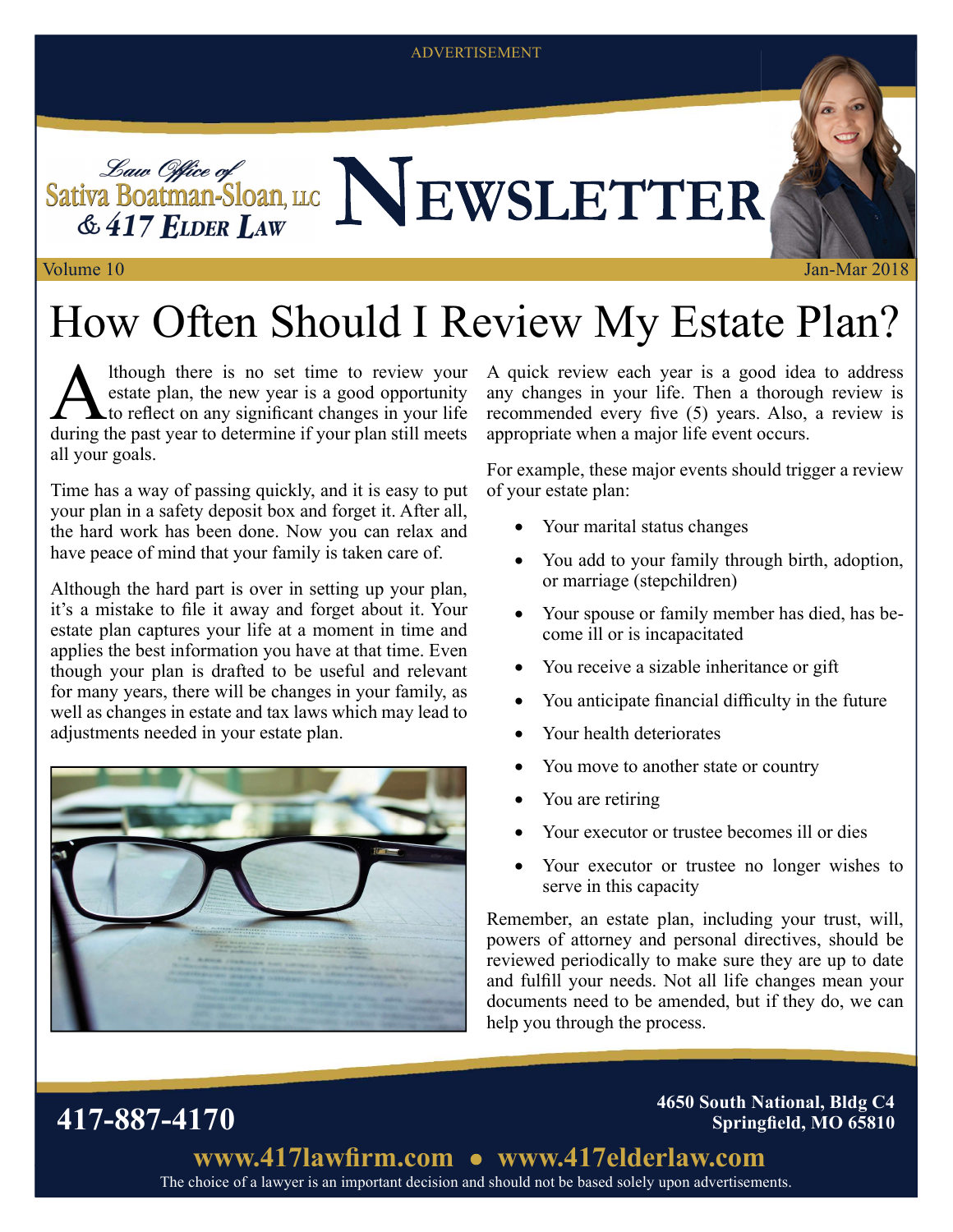Guest Feature by Joe Wilson, B.S., H.I.S.

## THERE ARE HIDDEN RISKS WITH **HEARING LOSS**

 $\prod_{\substack{p\\ \text{norm}}}^t$ It is not unusual for people to put off the purchase of hearing devices for several years. Aside from the expense, there is an emotional component to needing help with hearing that we do not see with the need for glasses, for example. Putting those feelings aside, there are legitimate medical reasons to seek treatment when you become aware that you might have difficulty hearing.

In only the last 5-10 years, several important studies have surfaced linking hearing loss to disabling conditions including cognitive decline, Alzheimer's disease, diabetes, falls among the elderly, ischemic heart disease, clinical depression, and much more.

Did you know:

- Untreated hearing loss accelerates cognitive decline in adults between the ages of 75-84 by 30-40%?
- According to a study at Johns Hopkins Hospital, people with a mild loss are twice as likely to develop dementia as their peers with

normal hearing. People with a severe loss are five times more likely to develop dementia.

- A recent study in France indicated that wearing hearing devices can help prevent cognitive decline.
- People with hearing loss are at an increased risk of falls and problems walking.

One of the surprising things about hearing loss is how deceptive it can be. Patients with a sloping high frequency hearing loss can hear thunder from many miles away. They can hear a big truck outside the house, they can hear men without any problems, and they think they're fine. But put them in a noisy environment, somewhere with background noise, and it's a completely different story.

If you know or love someone who struggles to hear and they are stubbornly refusing to seek treatment, encourage them to at least find out where they stand. There may be more at stake than just their ability to carry on a conversation.

### Heart Disease Doesn't Care What You Wear



Almost eight times more women die of heart disease than breast cancer. Heart disease accounts for one in every four female deaths. According to the CDC, it remains the leading cause of death for women in the US.

Friday, February 2, is National Wear Red Day, and the red dress serves as a "red alert," a reminder that heart disease doesn't care what you wear.

Several medical conditions and lifestyle choices increase your risk of heart disease, like diabetes, excess weight, poor diet, physical inactivity, and excessive alcohol use.

The change starts with you. Try cutting back on saturated fat and work on eating for a healthy heart. Increase your exercise by increasing your walking time. Small changes in your routine can make a difference. For more information about how you can get involved in The Heart Truth program or learn more about lowering your risk factors, go to www.nhlbi.nih.gov/ health/educational/hearttruth/

#### Elder Law Education

Elder law is a remarkably diverse area of practice. My philosophy is to reach out to the community to provide education on topics such as estate planning, elder law, options for financing nursing home care, and guardianship proceedings for seniors and their families.

If you belong to an organization and would like for me to speak at an upcoming meeting or want additional information for one of my upcoming presentations, please contact my office.



Joe Wilson, B.S., H.I.S.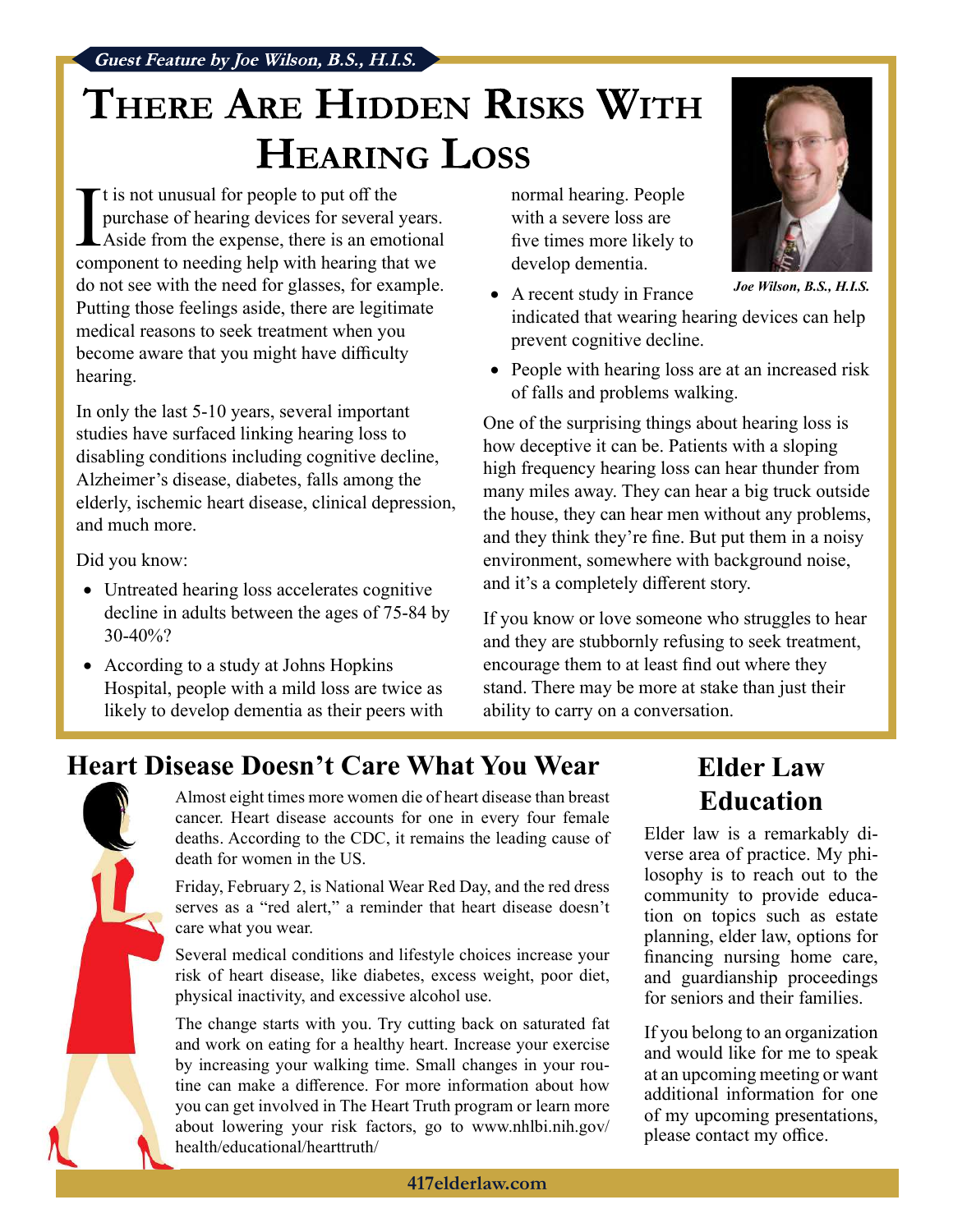

### GOT RENTAL PROPERTY?

In today's real estate market, many homeowners are opting to purchase a new home and convert their current house into investment property. Whether handling the renting process themselves or using a property management company, it's not unusual for the business structure regarding ownership of the rental property to be overlooked.

If you own your property as an individual and someone files a lawsuit against you, then your personal assets are at stake. Creating an LLC to own the rental property allows your rental

property and your personal assets to be separated, affording you protection from debt or costs associated with being a landlord. If you create an LLC, then the assets at stake are those owned by the LLC and not your personal finances.

If you have multiple rental properties, it may be wise to have each property owned by a separate LLC. If someone files a lawsuit against one of your properties, the other properties owned by separate LLCs would not be affected. This allows for the separation of assets and protects each of your properties.

To better track expenses and repairs related to each property, it may be a good idea to set up separate bank accounts. Your accountant should be consulted on how best to set up and monitor accounts.

At the Law Office of Sativa Boatman-Sloan, LLC  $& 417$  Elder Law, we are here to help you navigate and understand the legal documents involved in rental property.

### A Better Way of Making New Year's Resolutions

We've kicked off the new year, and millions of resolutions have been proclaimed. But how many of them will be achieved?

Perhaps the worst time to set goals is on New Year's Eve. Think about it: you are exhausted after the hectic and sometimes stressful holidays. Everybody is talking about resolutions, but are you truly ready to get things started on the right foot?



terly, or even better, monthly, take a step back and evaluate what is working well and what needs to be adjusted. The biggest question you should be asking yourself is "Why?" because if you don't focus on the reason you made the resolution in the first place, you're more likely to abandon your efforts.

The acronym SMART (Specific, Measurable, Achievable, Realistic, and Time-sensitive)

Try waiting until spring when the weather is better. It's a less stressful time and you feel more energized. It is the perfect time to review and officially kick off your resolutions. To achieve your goals, it's important to renew your desire and modify your strategy until you succeed.

To continue your momentum in reaching your long-term goals, it's important to renew your commitment. Once a year is not enough to resolve to do anything. At least quar-

reminds us how to set goals. But to set things in motion, you must have an action plan. No matter if it's a personal or professional goal, you will need to make adjustments in your lifestyle, which means an adjustment in your schedule. Converting your action plan into blocked times on your calendar is an effective way of moving you closer toward achieving your goal. By doing this, you are creating good habits of perpetually making progress instead of waiting to make resolutions.